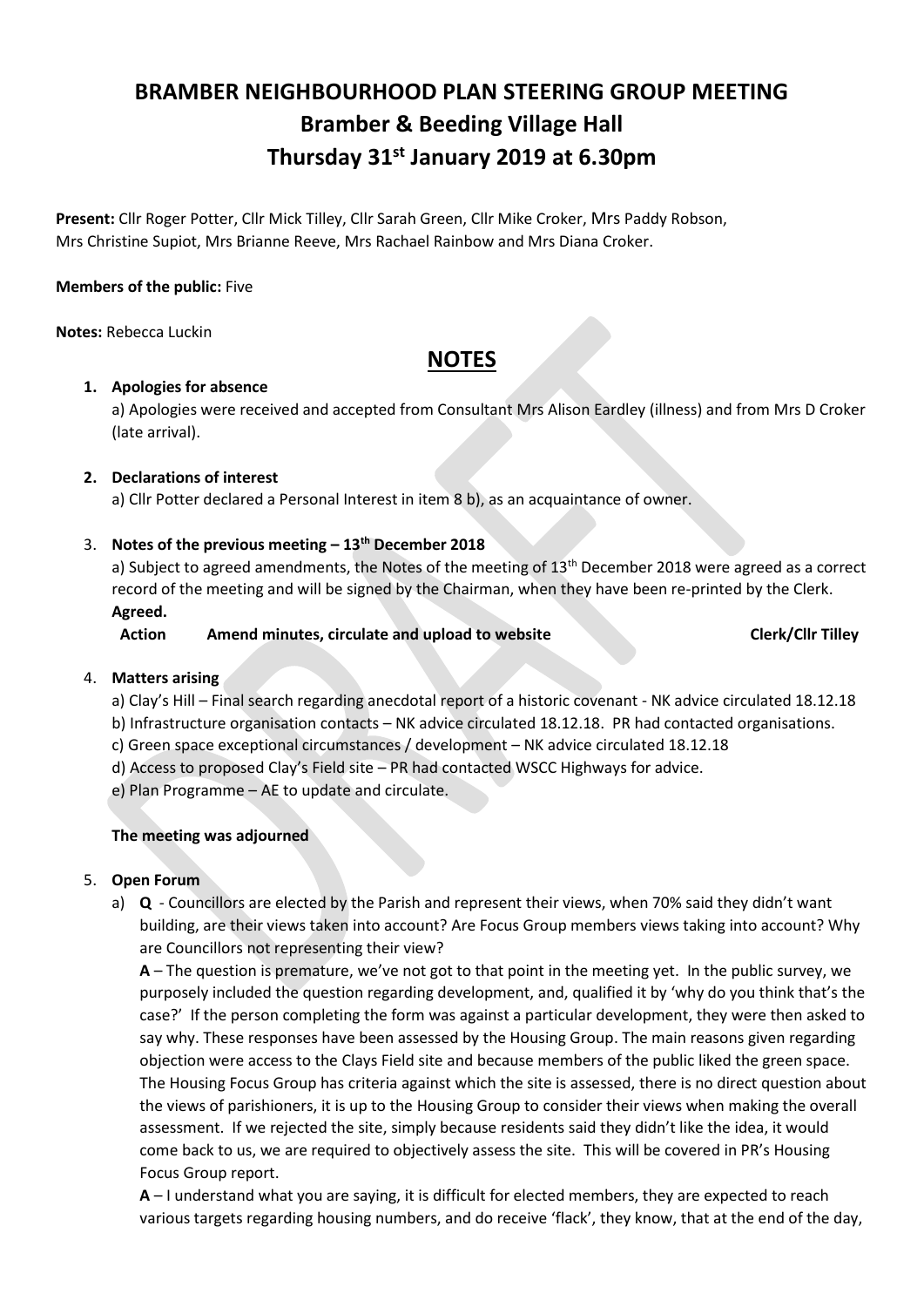if everyone said no to development, their plan would not be sound, or a developer could bypass them and submit a planning application. Members of the public do get a vote at the referendum and it has to pass the referendum, or it is rejected. That is the process.

**Q** - On dropbox is a land registry document regarding an agreement, but it's not clear what it refers to? **A** - I don't want it to go out from this room, that we are not taking views of the public into account, since this is not the case, the site needs to be considered as part of the due process. If we don't observe process, we are likely to be challenged.

**Clerk** – Henfield had their plan overturned on a technicality, for using public opinion as evidence and now five years down the line, they are on their second plan, facing a much larger housing number than previously.

**Cllr Tilley** – we are obliged to respond in planning terms according to the planning criteria, not according to personal or local opinion.

## **The meeting was reconvened**

#### **Mrs C Supiot arrived at 6.54pm**

#### **6. Chairman's announcements**

a) HDC Neighbourhood Planning conference  $-1$ <sup>st</sup> February 2019 (Clerk and Cllr Potter to attend). *Subsequently cancelled and will be re-scheduled.*

b) The revised HDC SHELAA is now available on the HDC website. Committee Members noted HDC's advice that Clays Hill should continue to be assessed.

#### 7. **Publicity / Community Engagement**

a) Annual Parish Meeting  $-20<sup>th</sup>$  March 2019 – venue to be agreed.

b) Beeding & Bramber Village Hall Showcasing event - 6<sup>th</sup> April 2019

# 8. **Focus Group updates, policies and proposals**

**a) Housing & Development**

There was thorough and robust discussion regarding the various views of Housing Focus Group Members. **The Housing & Development Focus Group Report is attached to these notes – appendix one**

b) Committee Members to discuss and consider the findings of the Housing & Development Focus Group, on the two potential development sites put forward (Clay's Field and Kingsmead), and to agree recommendations to Full Council regarding those two sites. **Steering Group members agreed to defer discussion until after the Environment Focus Group had presented their report.**

**c) Environment & Countryside -** Cllr Tilley reported that drop-in responses were considered, including comments regarding making Clay's Field a green space, since it appears to fulfil the criteria. The Focus Group recommended that the whole area be designated as green space. The next step would be to approach the landowner for discussion regarding green space designation, even for part of the site, if the whole was not possible. Residents were 80% in favour of the policies that have been drafted by the FG. An informal survey of people using Clays Field had been undertaken. The Clerk will ask AE if an independent survey would be helpful.

## **Action Question for AE Clerk**

Steering Group members discussed Green Space designation and the protection afforded. The National Planning Framework stated that 'it should not be used solely to stop development of a site'. There is a danger that a plan could be rejected, if no housing is allocated.

Having heard from both Focus Groups, Steering Group members agreed that the next step should be to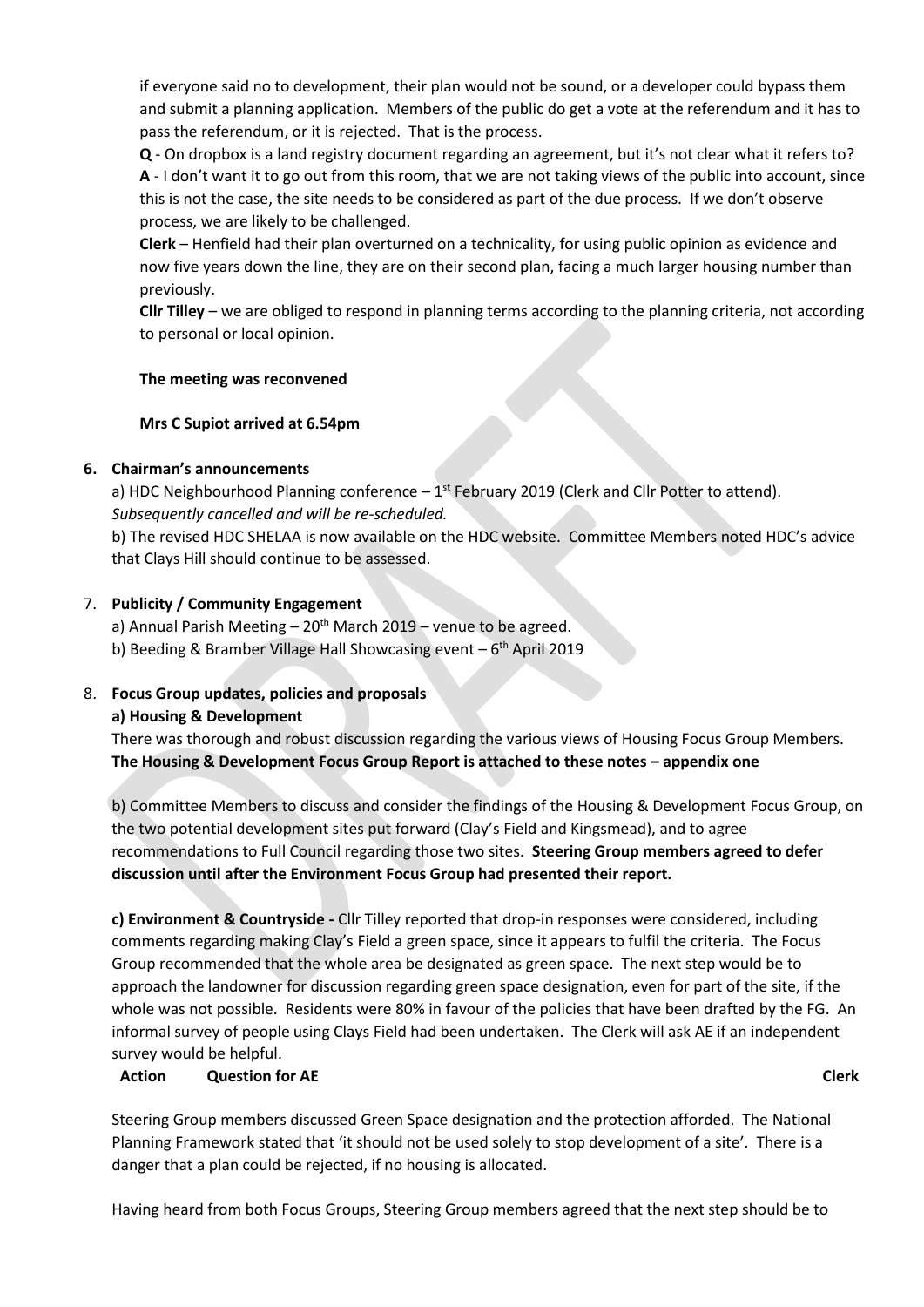approach the Clays Field developer to ask what options are available, regarding Clays Field. To be followed by Focus Group meetings, and a Working Party meeting to discuss the options. The item will be placed on the next Steering Group agenda. The Chairman will liaise with DMH Stallards to arrange a meeting to discuss potential housing numbers and percentage green space.

| <b>Action</b> | Arrange meeting with DMH Stallard / Owner                        | <b>Chair</b>     |
|---------------|------------------------------------------------------------------|------------------|
| <b>Action</b> | <b>Arrange Focus Group meeting dates</b>                         | <b>FG Chairs</b> |
| <b>Action</b> | <b>Arrange Working Party meeting</b>                             | <b>Clerk</b>     |
| <b>Action</b> | Item for the next agenda $-$ consider and agree action regarding | <b>Clerk</b>     |
|               | <b>Clays Field</b>                                               |                  |

#### **Regarding Kingsmead – PR provided a report –attached to these notes – appendix two**

The Focus Group had undertaken an assessment according to HDC criteria and with reference to the SDNPA Plan. The SDNPA Officer had visited the site and was strongly of the opinion that the SDNPA would not support development of the site.

Cllr Croker **proposed** that Housing FG conclusions were accepted, that the site could not be developed. **Seconded** by Cllr Green. A**greed with one abstention (Cllr Potter).**

**d) Tourism, Commerce & Heritage** – nothing to report for this meeting.

**e) Transport (Highways & PROWs)** - nothing to report for this meeting.

9. **Community Facilities Policy -** nothing to report for this meeting.

#### 10. **Neighbourhood Plan Finance**

a) Finance update, income to date - £9,000, expenditure to date - £1988.99 +VAT, balance = £7011.01, although the public event has incurred some costs and one invoice is due. Hall hire costs to be included too.

**Action Clerk and Chair to meet regarding expenditure Clerk/Cllr Potter**

b) Grant expenditure final date extended to 31.03.19 – confirmed.

#### 11. **Call for Sites / Site Assessment update**

- a) Progress update discussed earlier in the meeting.
- b) Agree next actions discussed earlier in the meeting.

#### **12. Plan Programme** – item deferred to next meeting, due to absence of AE.

#### **13. Correspondence**

a) 17.12.18 – Message from member of the public regarding Neighbourhood Planning.

b) 20.12.18 – Ongoing correspondence from a member of the public regarding AECOM's methodology when calculating the HNA number.

- c) 16.01.19 Locality Newsletter.
- d) 28.01.19 HDC Revised SHELAA circulated to SG Members.

#### **14. Items for the next agenda**

- **a) Councillors to consider and agree proposal regarding Clays Field**
- **b) Preparation for community engagement events**
- **c) Feedback from HDC NP event**

## **15. Date of next meeting – 28th February subject to hall availability**

The Chairman closed the meeting at 8.50pm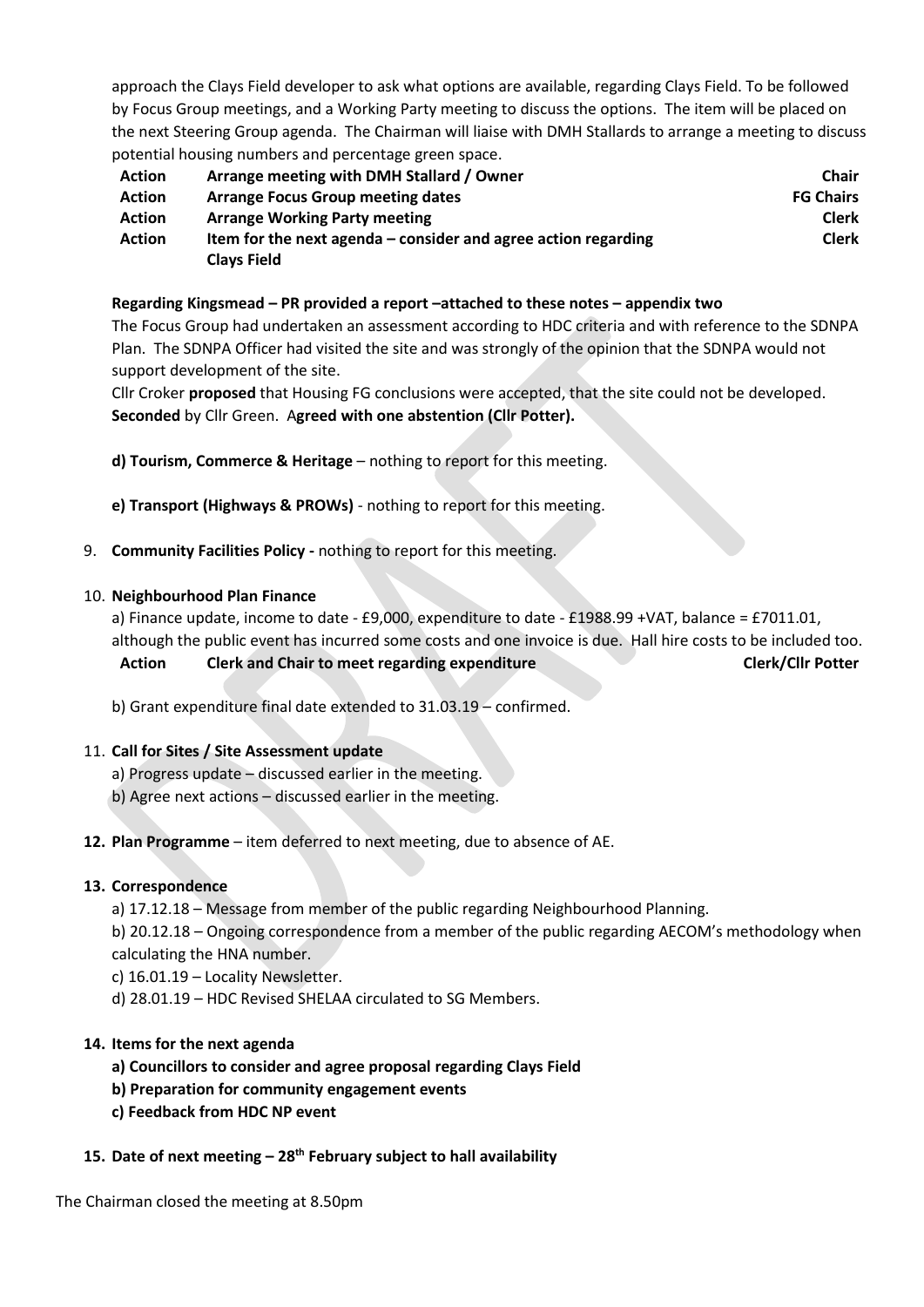# Signed: Date: Chairman **Appendix One Clays Field Considerations for the Steering Group:**

As you will realise from the summary assessment and from the additional information from Horsham this week this site presents us with a difficult decision and the Housing Group were unable to reach a unanimous decision. There is consensus that no more than a small development should be considered. The Steering Group should bear in mind that *neighbourhood plans should be positively prepared-providing a strategy which, as a minimum, seeks to provide the area's objectively assessed needs* (NPPF para 30a). Therefore, I shall run through the main issues and attempt to put both sides of the equation in relation to the evidence.

**Access** was a major concern of local residents. The concerns were the width of Castle Lane and the junction with Goring Road, particularly the angle of approach and the visibility splay. **Evidence**: 1970's planning application was refused on the grounds that *access from Goring Road down Castle Lane is unsuitable by reason of its inadequate width and visibility.* However, NPPF para 31 states *preparation and review of all policies should be underpinned by relevant and up to date evidence.* In May 2018 advice from WSCC re a small development on the site was that they were satisfied that given the slow speed/low traffic volumes on Castle Lane the visibility splays were adequate. Some vegetation could also be removed from highways land to increase this. The Highways Authority was also satisfied with the access from the junction on to Goring Road from Castle Lane but that the telegraph pole might need to be relocated. The developer would also need to provide a transport statement and a TRICS survey data. (recommend that we should also get this – speak to consultant). In addition, a member of the housing group reported that there had been a car accident on Goring Road near the junction, but it was not known if this involved a vehicle coming from that junction. The most recent planning application in 2016 for stables on a corner of Clays Field, not part of the current site, was refused on the grounds of dangerous access on to Clays Hill for long vehicles.

**Inter Settlement Gap** It is acknowledged that this site forms an important gap between the settlements of Bramber and Steyning. HDPF Policy 27 regarding settlement coalescence states firstly that *development will be resisted unless it can be demonstrated that there is no significant reduction in the openness and break between settlements.* At the last meeting some residents commented on the importance of wording and here the word significant caused some differences within the group. Some thought *any* development would represent a significant reduction whilst others considered the remainder of the site (three quarters of the field) not allocated for development would still leave a significant inter settlement gap given that the proposed development was alongside Castle Lane. A further refusal for the 1970's development was *the*  risk of further development thereby reducing the inter settlement gap. It is acknowledged that this continues to be a concern for residents.

The last requirement of Policy 27 says that *development should contribute to the conservation, enhancement and amenity of the countryside including where applicable enhancements to the green*  infrastructure network or the provision of quiet informal recreation. Again, there were distinctly differing opinions – some maintaining that development of any sort would ruin the open green space and would be liable to further development – others thinking that the present proposal gives an opportunity to retain green space and have some control over it whilst also making a contribution to the housing need. Advice from National Planning Guidance says: *Designating any Green Space will need to be consistent with local*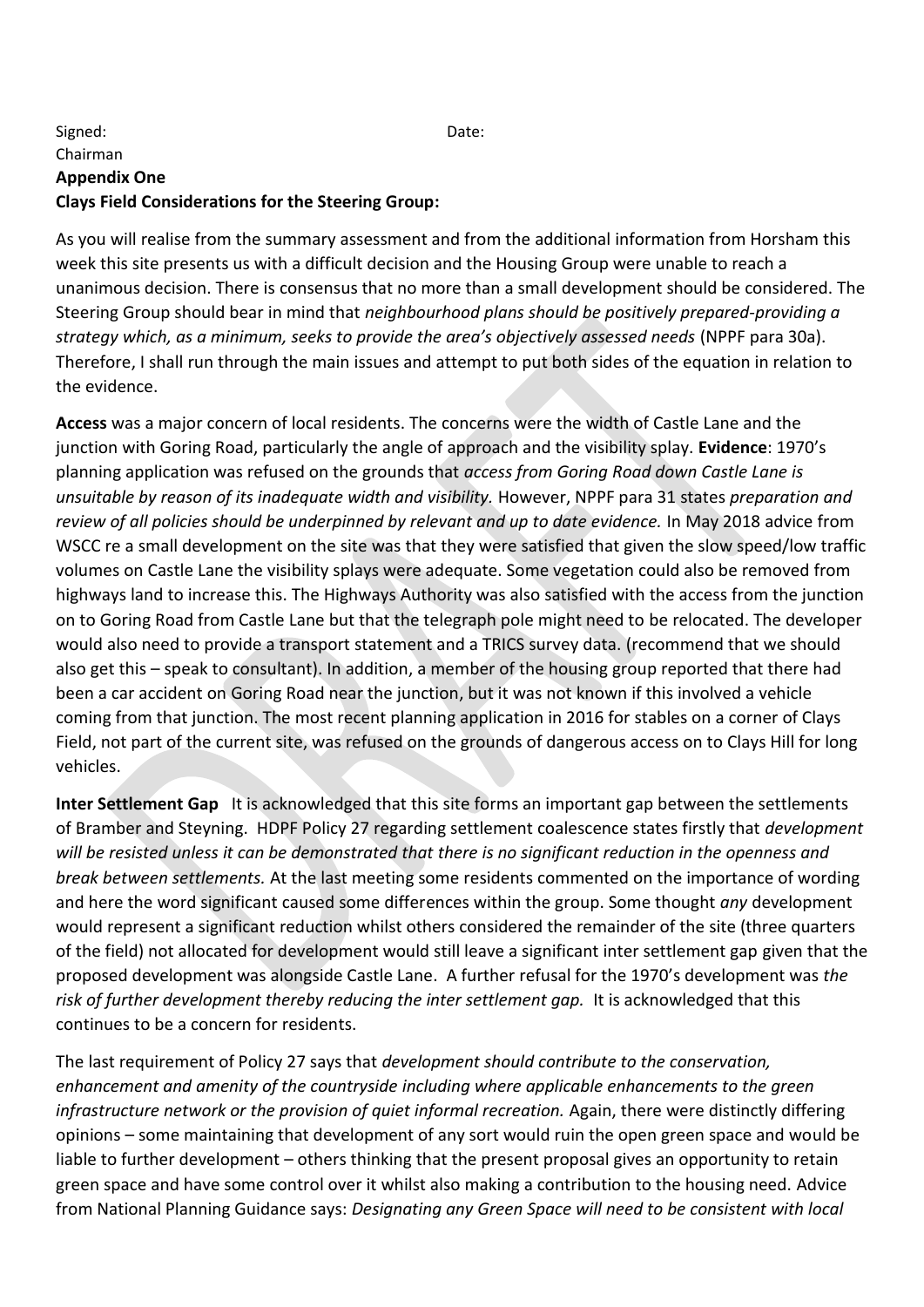*planning for sustainable development in the area. In particular, plans must identify sufficient land in suitable locations to meet identified development needs and a Local Green Space designation should not be used in a way that undermines this aim of public planning.*

It should be noted that the site is not within but abuts the Steyning building line. Advice from Horsham confirms that a building line can be adjusted within a Neighbourhood Plan and that it does not matter if this line is that of a neighbouring parish.

# **Other Considerations**

Views into the Site – the views from Castle Lane will be impacted, those from Goring Road far less so. Views into the site from the National Park will carry more weight so it is necessary to consider the level of impact a small development opposite existing properties on Castle lane would have. Views out of the site will not ne greatly impacted.

Archaeology – The finest and largest Broadward hoard to have been found last century was discovered on the site when the pond was dug in 1981. This will not be a planning consideration but will be included in the assessment statements as if development is applied for HDC would complete either a desk top or archaeological survey.

Finally, perhaps the most important consideration as this is a neighbourhood plan designed by and for local residents, is the level of public opinion opposing development on this site. This is not easy to assess against national and district planning policies nor to know what weight examination would give to it. However, from our perspective it is vital we decide the best way to retain an open space so long viewed and used as a community facility. Our task is to decide if it is to reject the proposal in its entirety or to include it in the plan with a firm limit of the number to be built and the remainder of the site retained for community use. This would have to be agreed with the landowner.

It can be seen there is no definitive conclusion – there are valid views on both sides – what is essential is that the evidence relates to planning policy.

# **Appendix two**

The original assessments of this site were done using Horsham DC's assessment sheet and its criteria. Feedback alerted us to the fact that the SDNP policies should be examined and these are used in the following assessment.

# **Draft Summary Assessment for Kingsmead Close**

**Area:** 1.14 ha.

# **Description:**

This is a small woodland site situated just inside the boundary of the SDNP. The northern boundary abuts the Maudlyn residential area and the site sits at the end of a small cul de sac (7 houses). Land to the south is wooded and forms part of the N.P. whilst the site is screened on the East and there is pasture land to the west.

# **Site Capacity:**

Any development on this site would need to be of low density to minimise the impact on the landscape of the National Park and also to ensure maximum retention of the woodland.

# **Recent Planning History:**

DC/10/1283 for 3 x 5 bed houses-Refused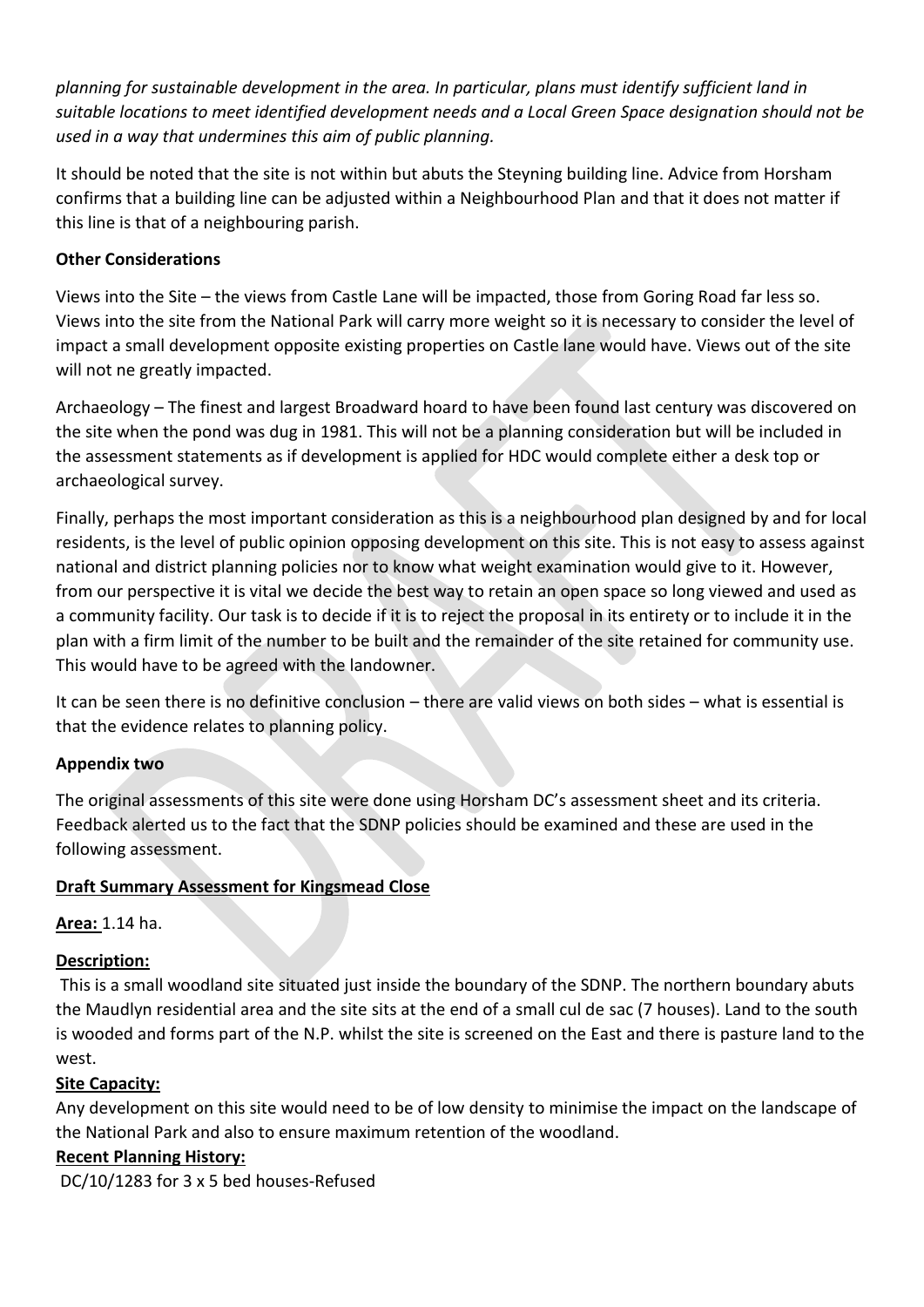The presence of Tree Preservation Order (TPO) O 1310 which protects all large and medium sized trees on this site is confirmed. A tree survey conducted in 2006 by Environmental Services refers to the area as semi-matured woodland. In his 2010 report the arboriculturist states that "not withstanding the relatively poor quality of the woodland its landscape amenity value, especially when viewed from above the Downs to the south cannot be disputed". Woodland "should have the highest protection in relation to landscape and scenic beauty". It was noted that a development of this size would result in immediate loss of at least 24 trees all covered by the TPO.

The SDNP officer states " development on this site, even with houses with large gardens and the retention of better species result in a ribbon of development extending from the urban area." The reasons for refusal were:

- outside limits of any existing town or village and development would consolidate an undesirable element of sporadic development in a rural area having the visual qualities and character of the National Park and,
- unacceptable loss of trees and harmful to character, appearance and amenities of the area.

This is re-iterated in the appeal decision in which the main reason is the effect of the proposed development on the character and appearance of the surrounding rural area with particular regard to its location within the SDNP and the protected trees on the site.

# SDNP/14/01328 for 1 large property- Refused

Planning officers' concerns maintained that this smaller proposal would still be refused as the location remained outside the settlement boundary, albeit in a sustainable proximity to the centre of Steyning, but also within the designated SDNP. In addition, the Arboricultural officer stated "that this is woodland and its cohesive structure would be compromised and eventually destroyed by the alteration of the land to residential, even from one single dwelling".

In August of this year an SDNP Planning Officer, and Landscape Officer visited the site to assess it at the request of the Housing Group. They re-affirmed the views established during the previous applications for development:-

*"The South Downs Integrated Landscape Character Assessment (2011) explains that the site lies within the Arun to Adur Scarp Footslopes landscape type. This comprises the lowland shelf at the foot of the steep northern scarp of the South Downs between Amberley and Steyning. Impressive panoramic views onto the footslopes are afforded from the adjacent scarp to reveal a balanced woodland and farmland mosaic. Importantly this balance gives a sense of unity to this landscape.*

*From our site visit we could see that the site forms an important wooded background to the built up area in local views and contributes to the rural setting of Steyning. The site provides a characteristic settlement edge typical of this landscape character type i.e. woodlands are typical at the break in slope. The woodland is considered to have important local visual and amenity value as it is protected by a woodland TPO.*

*In terms of wider landscape impacts, as explained above, the site forms part of a distinctive fieldscape interspersed with belts and groups of trees and small woodlands, that forms an attractive wooded foreground to Steyning when looking from the South Downs Way on Annington Hill. This small woodland is a typical characteristic landscape feature forming an important visual buffer to the built up area of Steyning and contributing to the intrinsic rural character of the area. Development would be prominent in views from the South Downs Way breaking up this distinctive wooded character and sense of unity to the landscape, harming the landscape quality and extending the built up area into the countryside towards the scarp slope of the Downs.*